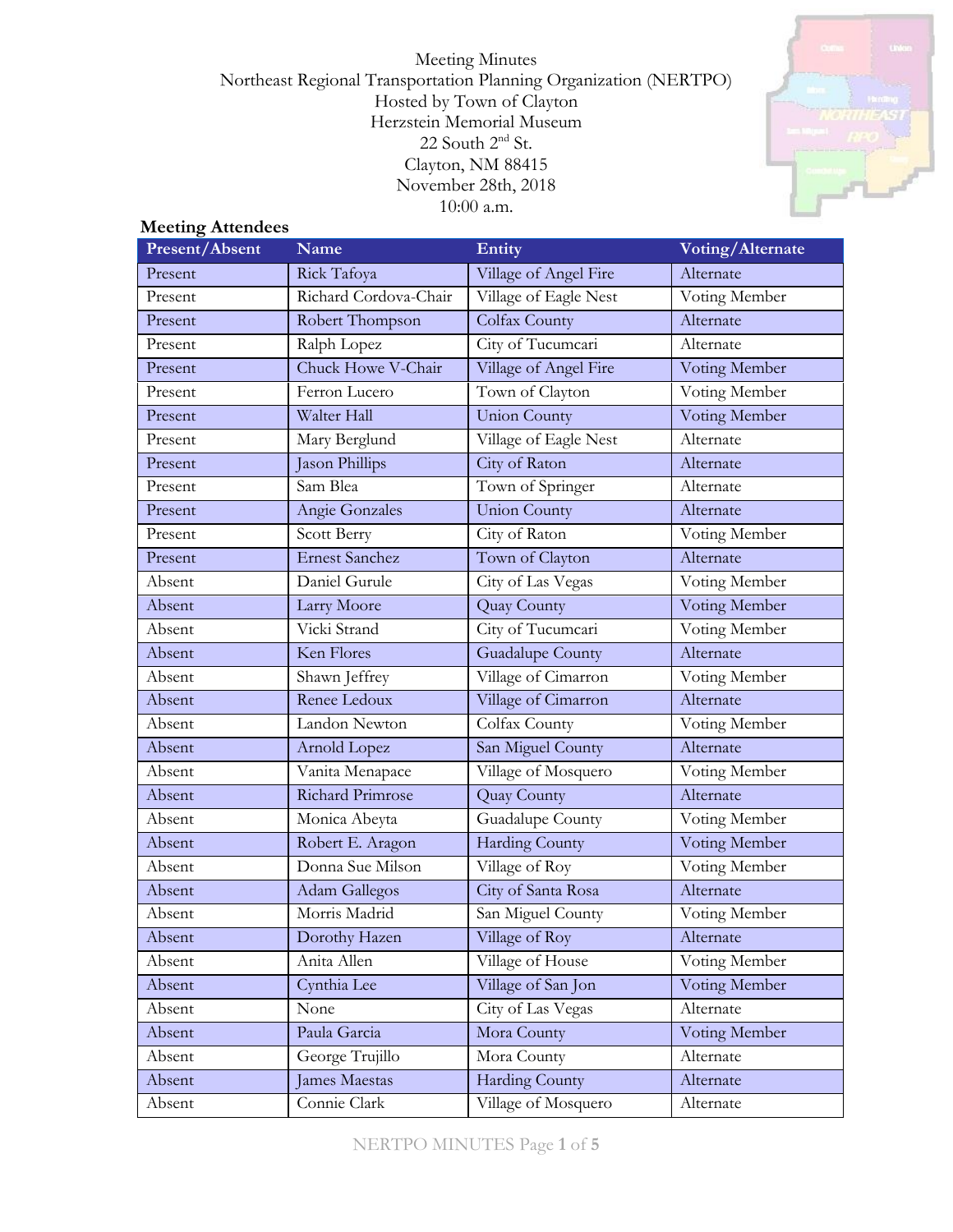|        |                       |                        |               | <b>United</b>   |
|--------|-----------------------|------------------------|---------------|-----------------|
| Absent | Sherwin W. Martin     | Village of House       | Alternate     |                 |
| Absent | Wade Lane             | Village of San Jon     | Alternate     |                 |
| Absent | Lee Dixon             | Village of Des Moines  | Voting Member | <b>Thinking</b> |
| Absent | Scott Warner          | Village of Des Moines  | Alternate     |                 |
| Absent | None                  | Village of Pecos       | Voting Member |                 |
| Absent | None                  | Village of Pecos       | Alternate     |                 |
| Absent | Diane Brown           | Village of Folsom      | Voting Member |                 |
| Absent | Mike Schoonover       | Village of Folsom      | Alternate     |                 |
| Absent | Mignon Saddoris       | Village of Grenville   | Voting Member |                 |
| Absent | Lynn Wiseman          | Village of Grenville   | Alternate     |                 |
| Absent | Larry Wallin          | Village of Logan       | Voting Member |                 |
| Absent | <b>Russell Feerer</b> | Village of Logan       | Alternate     |                 |
| Absent | Joseph Romero         | City of Santa Rosa     | Voting Member |                 |
| Absent | <b>Boe Lopez</b>      | Town of Springer       | Voting Member |                 |
| Absent | Don Flynn             | Village of Maxwell     | Voting Member |                 |
| Absent | Joanna Taylor         | Village of Maxwell     | Alternate     |                 |
| Absent | Laudente Quintana     | Village of Wagon Mound | Voting Member |                 |
| Absent | Nora Sanchez          | Village of Wagon Mound | Alternate     |                 |

# **New Mexico Department of Transportation (NMDOT) and Planners**

| John Herrera –      | Local Government Road Fund (LGRF) Coordinator for District IV    |
|---------------------|------------------------------------------------------------------|
| Heather Sandoval -  | <b>Assistant District Engineer</b>                               |
| Joseph Moriarty -   | Planning Liaison                                                 |
| Jason Park -        | <b>NMDOT</b>                                                     |
| Vijay Ummadi -      | <b>NMDOT</b>                                                     |
| Dennis T. Salazar - | NERTPO Planner/Program Manager for the North Central New Mexico  |
|                     | Economic Development District (NCNMEDD)                          |
| Vincent M. Soule –  | NERTPO Planner/Program Manager for the Eastern Plains Council of |
|                     | Governments (EPCOG)                                              |

# **Guests**

| Tim Hagaman -              | <b>NMEDD</b>          |
|----------------------------|-----------------------|
| Angela Peinada -           | Village of Pecos      |
| Sandra Garcia -            | Village of Angel Fire |
| Veronica Arzate de Reyes - | Census Bureau         |
| Eva Lawrence -             | Golden Spread         |
| Jerry Garcia -             | Golden Spread         |
| Victoria Gonzales -        | City of Las Vegas     |
| Marcelino Roybal -         | Meadow City Express   |
| Callie French -            | NM-LTAP               |
| Sarah Arias -              | Town of Springer      |
| Judy Steen -               | Town of Clayton       |
| Raymond Mondragon -        | <b>EPCOG</b>          |
| Mayor T. Benavidez -       | Village of Pecos      |

## **I. Call to Order**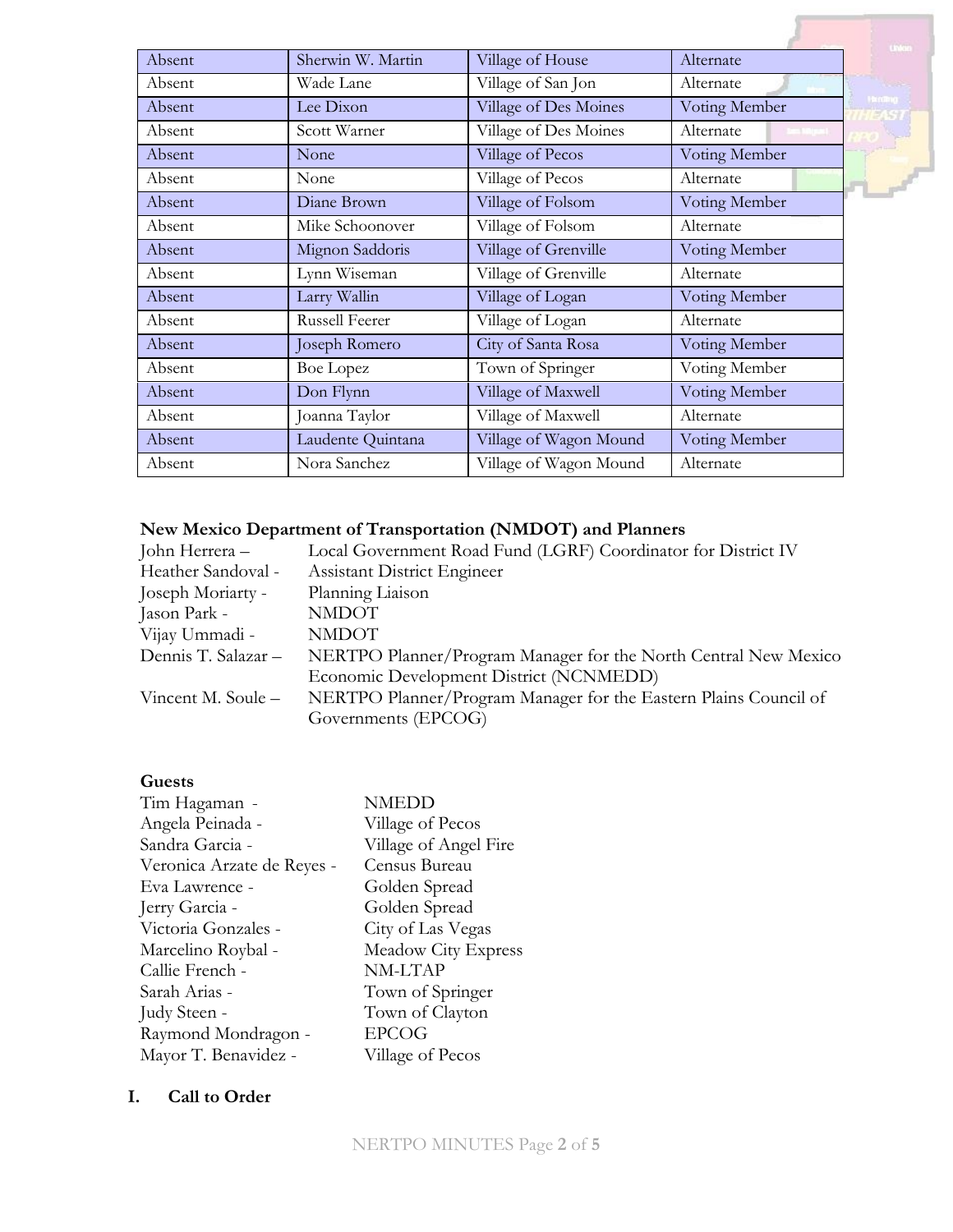The Meeting was called to order at 10:10 AM by Mayor of Eagle Nest, Chairman Richard Cordova.

#### **II. Pledge of Allegiance/New Mexico State Flag**

The Pledge of Allegiance and the salute to the New Mexico State Flag was led by Vice Chairman Chuck Howe.

#### **III. Welcome**

Chairman Cordova welcomed everyone to our NERTPO meeting which was hosted by Town of Clayton. Chairman Cordova welcomed Mayor Ernest from the Town of Clayton to make welcoming remarks, he welcomed and thanked everyone for attending the meeting.

#### **IV. Approval of Agenda**

Motion to approve agenda: Walter Hall – Union County Second: Robert Thompson – Colfax County No opposition was voiced. Motion carried.

#### **V. Approval of Minutes** (October 17th, 2018- Village of Eagle Nest)

Motion to approve the minutes as presented: Walter Hall – Union County Second: Sam Blea – Town of Springer No opposition was voiced. Motion carried.

#### **VI. Discussion: NMDOT District IV Updates:** (John Herrera, NMDOT)

Ms. Heather Sandoval advised everyone that next year LGRF Solicitation will be out in January 2019 and due in March 2019. No further report from Ms. Sandoval but she was available to answer questions from the board.

Mr. John Herrera gave a brief update, advising everyone that disbursements need to be turned in as soon as possible and he will be in contact regarding the fully executed amendments. Mr. Herrera was available to answer questions from the board.

#### **VII. Rating and Ranking** (Public Transit 5310 and 5311)

Golden Spread Rural Frontier Coalition and Meadow City Express gave respective presentations requesting 5310 and 5311 funding.

Planners Vincent M. Soule and Dennis T. Salazar handed out the rating sheets to the membership to score the requests. The planners will finalize the requests and be in touch with NMDOT.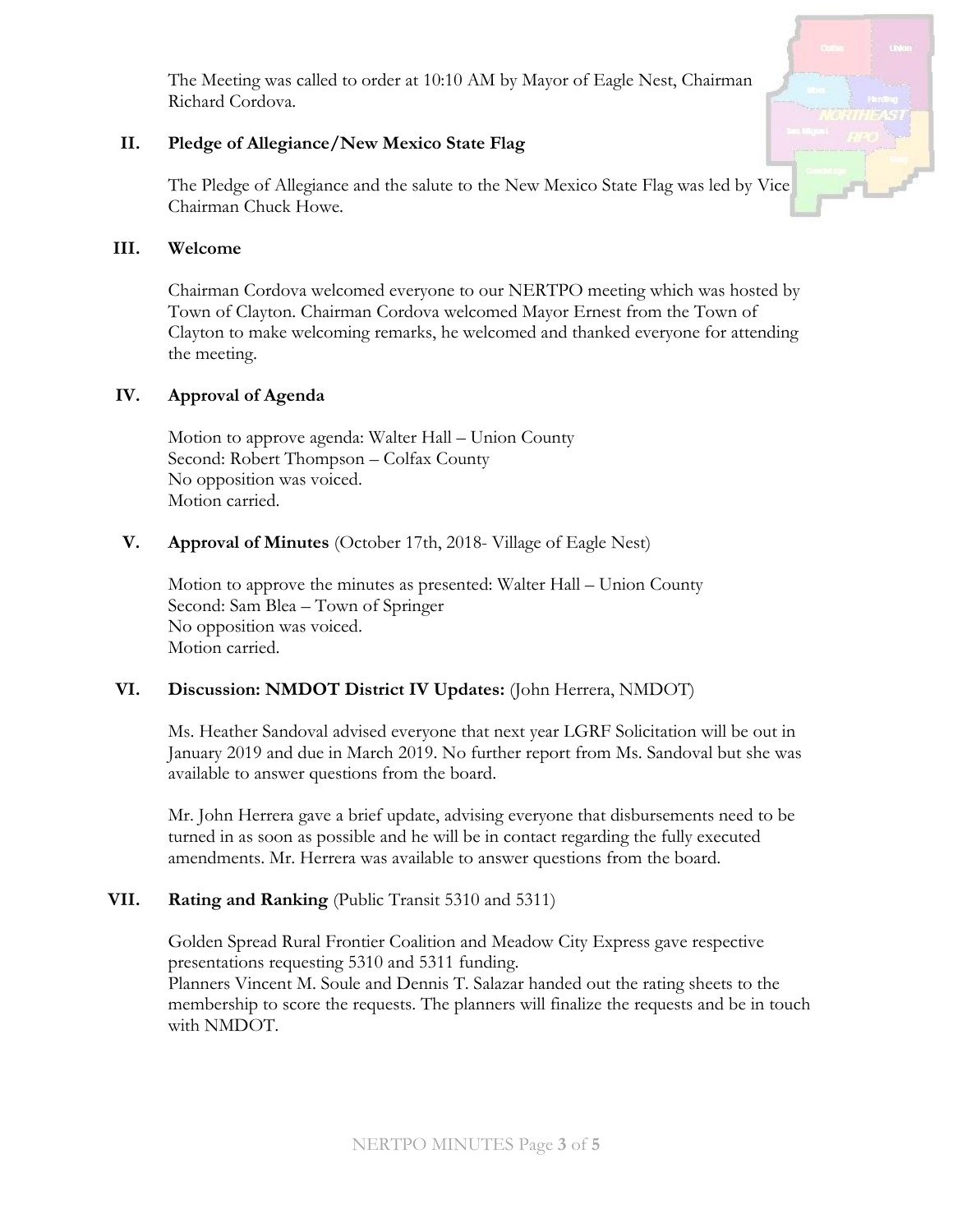## **VIII. Presentations:** (Transportation Alternatives and Recreational Trails Program)

- A. City of Raton
- B. Village of Pecos

Jason Phillips presented for the City of Raton and Angela Peinado along with Mayor T. Benavidez presented for the Village of Pecos.

Planners Soule and Salazar handed out the rating sheets to the membership to score the requests. The planners will finalize the requests and be in touch with NMDOT.

## **IX. Presentation: US 2020 Census** (Ms. Veronica Arzate de Reyes – US Census Bureau)

Ms. Arzate de Reyes from the US 2020 Census Bureau gave a presentation regarding the upcoming 2020 Census. Ms. Arzate de Reyes was available to answer questions and take comments from the board and members of the general audience. Ms. Arzate de Reyes has a slideshow available upon request. Mr. Arzate de Reyes can be reached at phone number (972) 979-1632 or EMAIL: [veronica.m.arzate.de.reyes@census.gov](mailto:veronica.m.arzate.de.reyes@census.gov)

**X. Discussion:** Project Status Update (Local Government Members)

Chairman Cordova called on the NERTPO Membership to give updates regarding their respective communities on an individual basis.

## **XI. NERTPO Planners/Program Managers Report:** (Vincent M. Soule and Dennis T. Salazar)

Vincent M. Soule and Dennis T. Salazar gave respective updates about what is going on at EPCOG and NCNMEDD. Mr. Salazar advised the Board that Mr. Thomas Garcia is still in the Interim basis as the Executive Director of NCNMEDD, currently the position is open and there should be interviews done in the near future. Mr. Salazar advised he will keep the Board updated. Mr. Salazar also provided NCNMEDD RTPO Financial Statements for the Board to review and was available to answer any questions. Further Mr. Salazar added that the past Quarterly reports were turned in to NMDOT

Mr. Soule gave an update regarding the next steps from the presentations that were given and advised that we will continue to guide all applicants on the most recent updates. Mr. Soule also gave an update on the EPCOG Quarterly reports that were turned in. Both Mr. Soule and Mr. Salazar thanked NMDOT Planning Liaison Joe Moriarty for his guidance. Mr. Soule wished everyone a great upcoming Christmas and New Year.

Mr. Salazar and Mr. Soule opened the floor for any questions and/or comments from the Board.

#### **XII. New Business:**

No New Business to update.